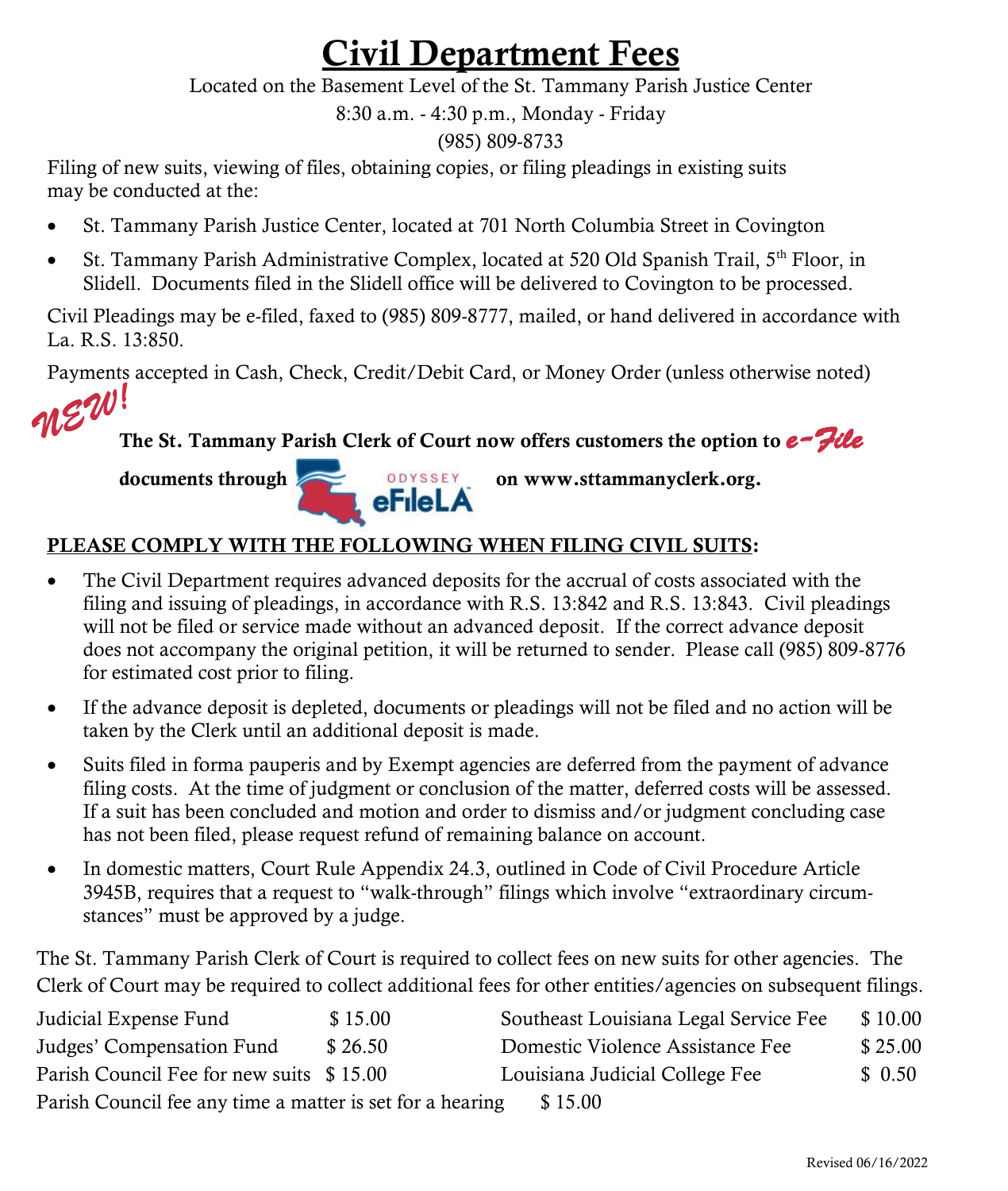| <b>NEW SUITS</b>                                                             |                |  |  |  |
|------------------------------------------------------------------------------|----------------|--|--|--|
| Advance Deposits are required for all filings                                |                |  |  |  |
| <b>SUITS WITH NO RULES OR RESTRAINING ORDER - ESTIMATES</b>                  |                |  |  |  |
| Civil Suit (with one service)                                                | \$<br>240.00   |  |  |  |
| <b>Executory Process (Foreclosure)</b>                                       | 1,000.00<br>\$ |  |  |  |
| Adoption                                                                     | \$<br>400.00   |  |  |  |
| Judgment Executory with Garnishment                                          | \$<br>400.00   |  |  |  |
| Sequestration                                                                | \$<br>450.00   |  |  |  |
| Interdiction (includes recordation)                                          | \$1,000.00     |  |  |  |
| Commitment                                                                   | \$<br>575.00   |  |  |  |
| <b>DOMESTIC SUIT - ESTIMATES</b>                                             |                |  |  |  |
| Divorce (with acceptance of service) - No Rules, TRO's or Restraining Orders | \$<br>225.00   |  |  |  |
| With one service                                                             | \$<br>250.00   |  |  |  |
| Add a rule                                                                   | \$<br>210.00   |  |  |  |
| Set Hearing Officer Conference                                               | \$<br>195.00   |  |  |  |
| Add TRO or Restraining Order                                                 | \$<br>80.00    |  |  |  |
| Emancipation                                                                 | \$<br>240.00   |  |  |  |
| Custody (with one service)                                                   | \$<br>250.00   |  |  |  |
| Add a rule                                                                   | \$<br>210.00   |  |  |  |
| Set Hearing Officer Conference                                               | \$<br>195.00   |  |  |  |
| <b>Exparte Custody Rule</b>                                                  | \$<br>300.00   |  |  |  |
| Appointment of Curator                                                       | \$<br>600.00   |  |  |  |
| <b>PROBATE - ESTIMATES</b>                                                   |                |  |  |  |
| Succession                                                                   | 300.00<br>\$   |  |  |  |
| Petition for Notice of Application to Appoint Administrator in Succession    | \$<br>150.00   |  |  |  |
| Tutorship                                                                    | \$<br>300.00   |  |  |  |
| Tutorship and Minor's Settlement                                             | \$<br>300.00   |  |  |  |
| <b>Small Succession</b>                                                      | \$<br>175.00   |  |  |  |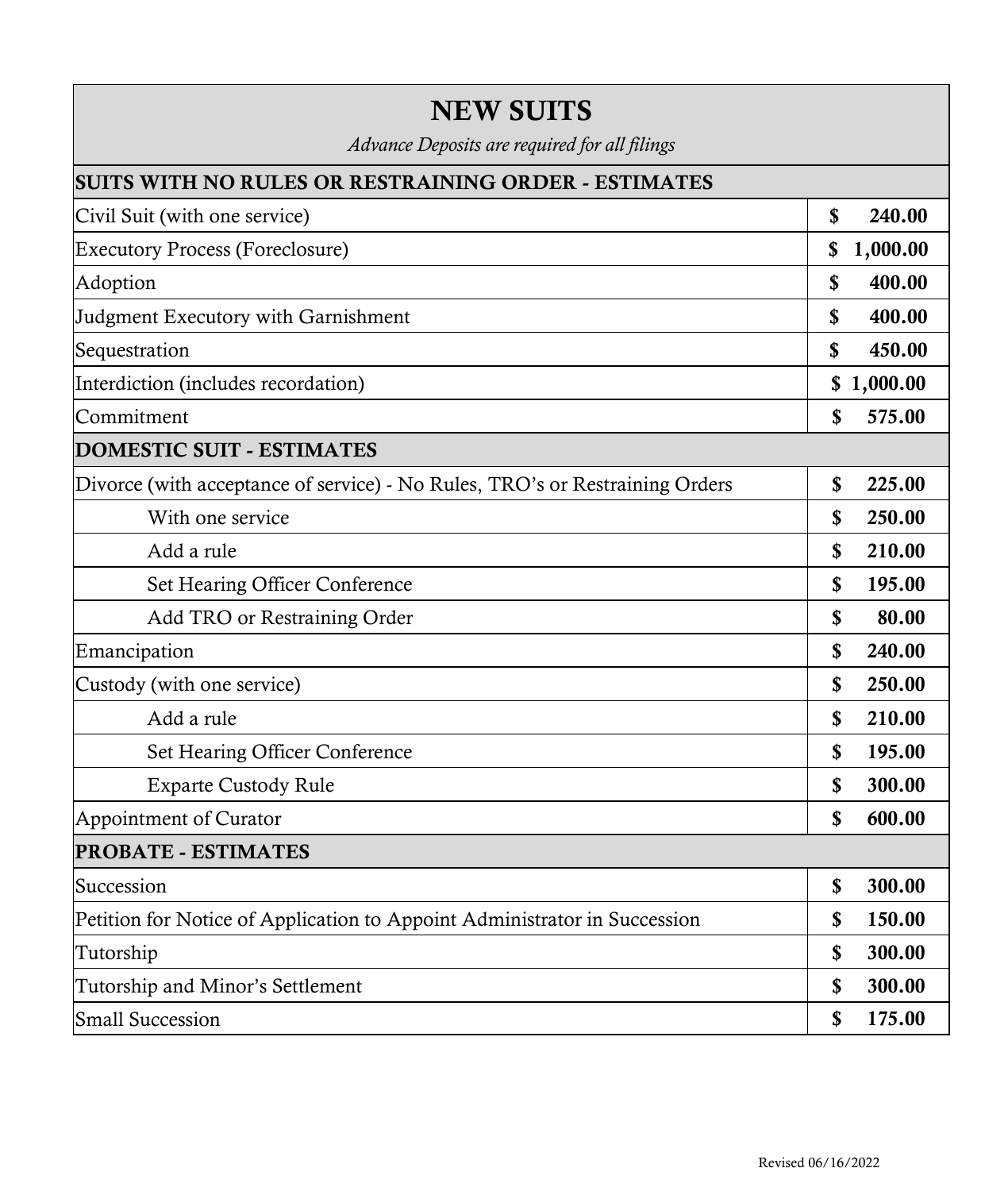| <b>EXISTING SUITS</b>                                                                 |              |  |
|---------------------------------------------------------------------------------------|--------------|--|
| Outstanding Balances must be paid, in addition to the required Advance Deposits below |              |  |
| <b>SUBSEQUENT PETITIONS - ESTIMATES</b>                                               |              |  |
| Supplemental and/or Amended Petition (with one service)                               | \$150.00     |  |
| Supplemental and/or Amended Petition (with no service)                                | 95.00<br>\$  |  |
| Garnishment (with one service)                                                        | \$ 300.00    |  |
| <b>RESPONSIVE PLEADINGS - ESTIMATES</b>                                               |              |  |
| Answer (with no service)                                                              | \$<br>40.00  |  |
| Answer (with one service)                                                             | \$<br>100.00 |  |
| Answer with any new demand (with one service)                                         | S<br>150.00  |  |
| Answer with any new demand (with no service)                                          | \$<br>95.00  |  |
| Answer with Jury Order OR Request for Notice                                          | \$<br>60.00  |  |
| Answer with Jury Order AND Request for Notice                                         | \$<br>80.00  |  |
| Exceptions with Order setting a Hearing (with one service)                            | \$<br>250.00 |  |
| <b>MOTIONS &amp; ORDERS - ESTIMATES</b>                                               |              |  |
| Set a Hearing (with one service) (ex. Rule to Show Cause, Contempt, Compel, JD Rule)  | \$<br>210.00 |  |
| Set Hearing Officer Conference                                                        | \$<br>195.00 |  |
| Summary Judgment (without exhibits)                                                   | 250.00<br>\$ |  |
| Extension of Time, Enroll or Withdraw as Counsel (with no service)                    | 50.00<br>\$  |  |
| <b>Dismiss</b>                                                                        | \$<br>45.00  |  |
| Appeal - Devolutive or Suspensive                                                     | \$<br>700.00 |  |
| Continue and Reset Rule (with one service)                                            | \$<br>210.00 |  |
| Continue and Reset Rule (with no service)                                             | 175.00<br>\$ |  |
| Continue and Reset Rule (other party's rule)                                          | \$<br>80.00  |  |
| Set Trial on Merits or Set Status Conference (with no service)                        | \$<br>260.00 |  |
| Set Trial on Merits or Set Status Conference (each service)                           | \$<br>80.00  |  |
| <b>WRITS - ESTIMATES</b>                                                              |              |  |
| Writ of Seizure                                                                       | 225.00<br>\$ |  |
| Writ of Fifa (fieri facias)                                                           | \$<br>225.00 |  |
| Writ of Possession                                                                    | 125.00<br>\$ |  |
| Writ of Habeus Corpus                                                                 | \$<br>125.00 |  |

٦